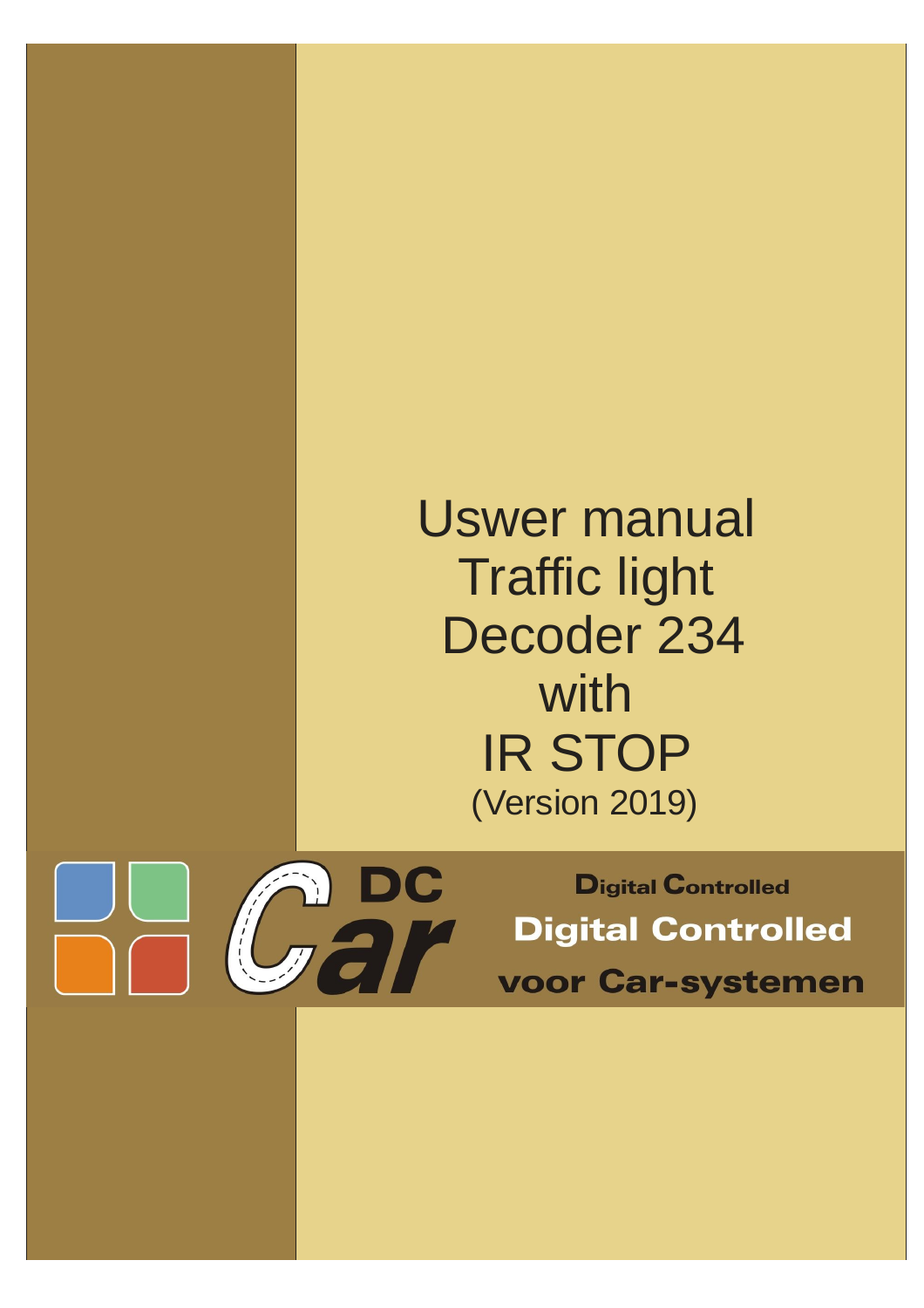## **User manual**

## **Traffic light Decoder 234 Version 2019**

## *Preface*

Congratulations on the purchase of this traffic decoder.

A large number of traffic situations can be simulated with this traffic light decoder. Since a number of traffic situations can be quite complex, we want to use a number of practical examples to discuss the operation, connection and settings of this traffic light decoder.

## *Properties*

This traffic light decoder has a number of specific features:

- Supports different traffic situations
- Automatic phase change
- Manually operated phase changes by means of push button, reed contact, etc. (option)
- Digital operation by means of a digital exchange
- Drives DC-Car vehicles
- Drives Faller Car vehicles

A range of functions can be set via the free PC programmer software:

- Timing for each traffic light separately per colour
- Type of traffic situation
- Country-dependent light changes
- Operation: automatic, manual or digital
- Light change for bus or tram
- Light change on demand

After switching on the light change depends on the chosen setting:

• Automatic: The traffic lights start with the red phase, after which the following phases are automatically displayed depending on the set time

• Manual or digital control: The traffic lights all show the red phase. Only after the next assignment (green) is the other phase switched. Hereby only one side can always show green.

• When "Ampel-Phasen einzeln schaltbar" is selected, it is possible to set different traffic lights to green simultaneously. This can be used, for example, to create a green wave. The pedestrian lights are out of use in this position.

Support for the following traffic situations:

- Pedestrian crossing.
- T-junction with a priority road: 3 traffic lights, 2 of which switch simultaneously.
- T-junction equivalent: all 3 traffic lights are turned green in turns
- Intersection: traffic lights are turned green in turns
- Crossing: two directions are set to green simultaneously

Manual operation: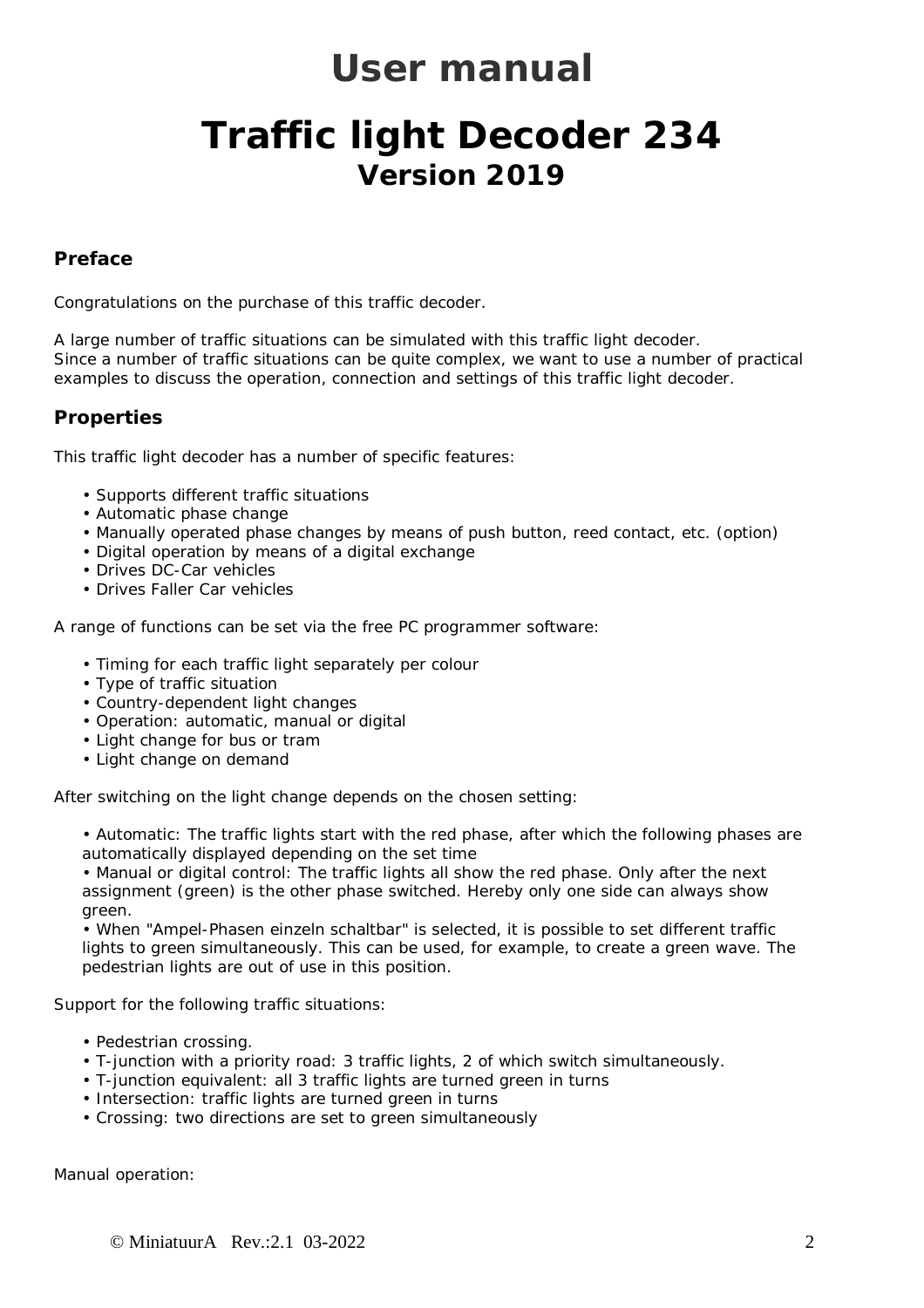Via the optional Input print, the control is based on manually contacts. With this, the traffic lights can be set to Night mode / Outdoor mode, for example, only the yellow lights will start flashing. Each of the four traffic lights can be set to green or red individually. The intermediate yellow phase is executed automatically.

Setting the decoder:

This is done by means of the free downloadable Programmer software. This programming is done via a PC that is connected to the RS232 port of the decoder. You can also work with USB with a USB - RS232 converter. The required software can be downloaded for free. The most upto-date Programmer software can be found in the DC-Car Wiki: http://dccar.de/wiki\_en/index.php?title=Category:Download#Programmer\_for\_Servo-\_and\_Traficlightdecoder (This is German only software)

We can optionally setting of the decoder for you upon delivery. Send us an email with the desired settings with your order.

## *General.*

The decoder has connections for 4 traffic lights, each with a red, yellow and green light. In addition, there are 4 outputs for the pedestrian lights. In this way a large number of practical situations can be modelled. The decoder has a built-in STOP and -2 Speed steps for the DC-Car system (by means of infrared LEDs). With this, the DC-Car road traffic can be influenced and secured. This works in the Automatic Mode, in the DCC Mode (control via DCC control panel and connected PC) and in the Input Mode (control via the Input print by means of switches, relays, reed contacts, hall sensors etc.).

The processor can be set in 4 different ways:

- 1. 4 routes: 2 through routes are released simultaneously
- 2. 3 routes: routes are released one after the other
- 3. 3 routes, 2 routes are released simultaneously
- 4. 4 routes, routes are released one after the other

By using one of these options and programming the timing of the individual traffic lights you are able to simulate a large number of traffic situations.

For example, with option 1, "4 routes of which 2 are released simultaneously", by programming the timing of traffic lights A and C, you can create a "release 2 lanes simultaneously" option, or an ordinary pedestrian crossing in a through road with traffic lights and pedestrian lights.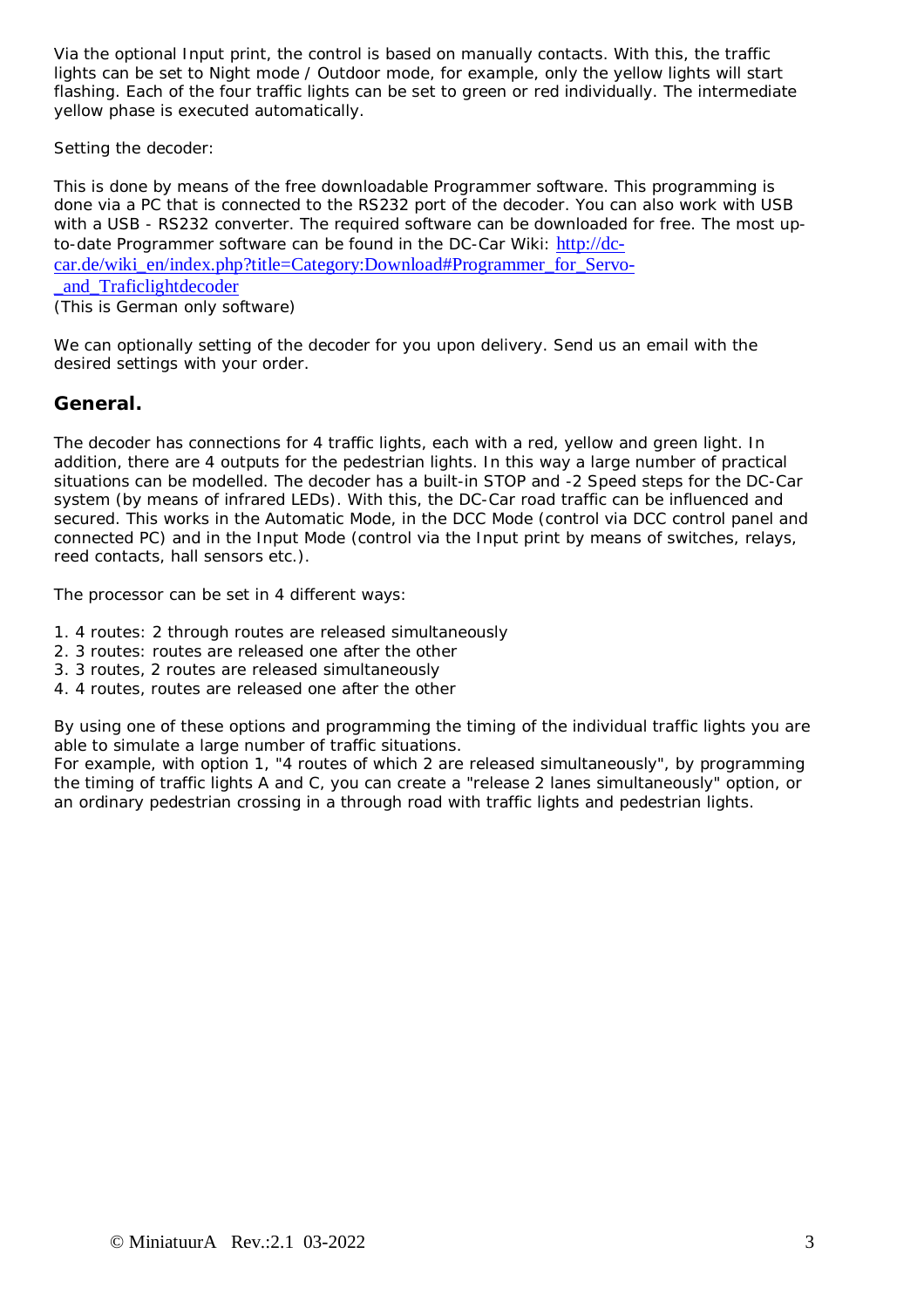### *Connections.*



The decoder can also be used as a traffic control, so without traffic lights, for example to secure a road block, one or more junctions or junctions.

In addition, the decoder can be used well at parking ports, fire brigade fire stations, shadow stations, etc.

As a power supply you can choose between 12-16 Volts  $= / \sim$  voltage.

The DCC signal, the digital voltage that is also on the rails, is connected to the connector next to the RS232 input.

While the optional Input print or the PC, to program the decoder, is connected to the RS232 **Connector** 

The traffic lights to be used must have a common + connection and preferably be provided with low current LEDs.

The ballast resistors are pluggable on the PCB, depending on the desired brightness and the amount of LEDs connected in parallel, these resistors can be adjusted as desired. Make sure that you do not exceed the max. current for the LEDs. The above drawing shows which resistors are for which LEDs.

With parallel switching of LEDs of the same type, the resistance can be halved.

The resistors are 2k2 as standard and intended for traffic lights with low current LEDs.

The infrared outputs work as follows:

There are 2 outputs that permanently send the STOP command and 2 outputs that permanently transmit the -2 Speed step command. The outputs A, B, C and D are switched to earth if the traffic light in question is set to red, yellow / red or yellow.

The FALLER stop coils may also be connected to these outputs.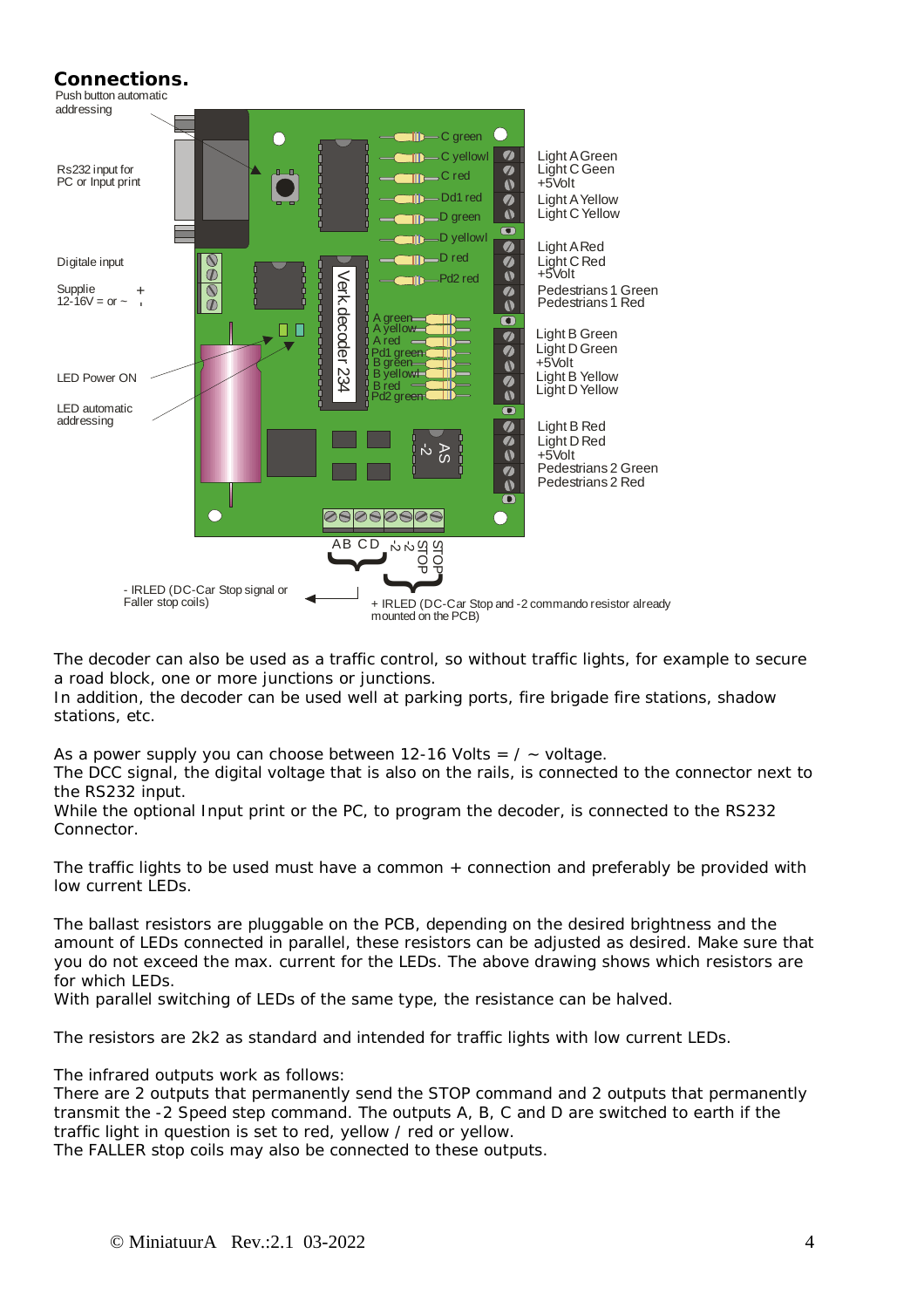## *Working with the -2 Speed steps and STOP command.*

The decoder is equipped with built-in DC-Car commands for stopping and speed reducing of the vehicles.

#### **Fast stop with only one IR LED:**

The IR LEDs are connected with the plus at STOP and with the minus (short leg) with the corresponding phase A, B, C or D. The vehicles will thus make a quick stop at red and yellow.

#### **Slow braking and stopping with two IR LEDs:**

The drawing below shows how the -2 and STOP IR LEDs are arranged Operation:

In this example, the IR LEDs belong to traffic light A, since they are both connected with their minus (short leg) to the A output.

An upcoming car first sees a -2 speed step command, which slows it down (with -2 speed steps) to a minimum driving position as specified in CV99 of the car decoder. The speed at which the - 2 speed steps are carried out in the car is determined with the value in CV98.

The car then drives on for a short while until it is within the range of the STOP IR LED, after which the car stops.

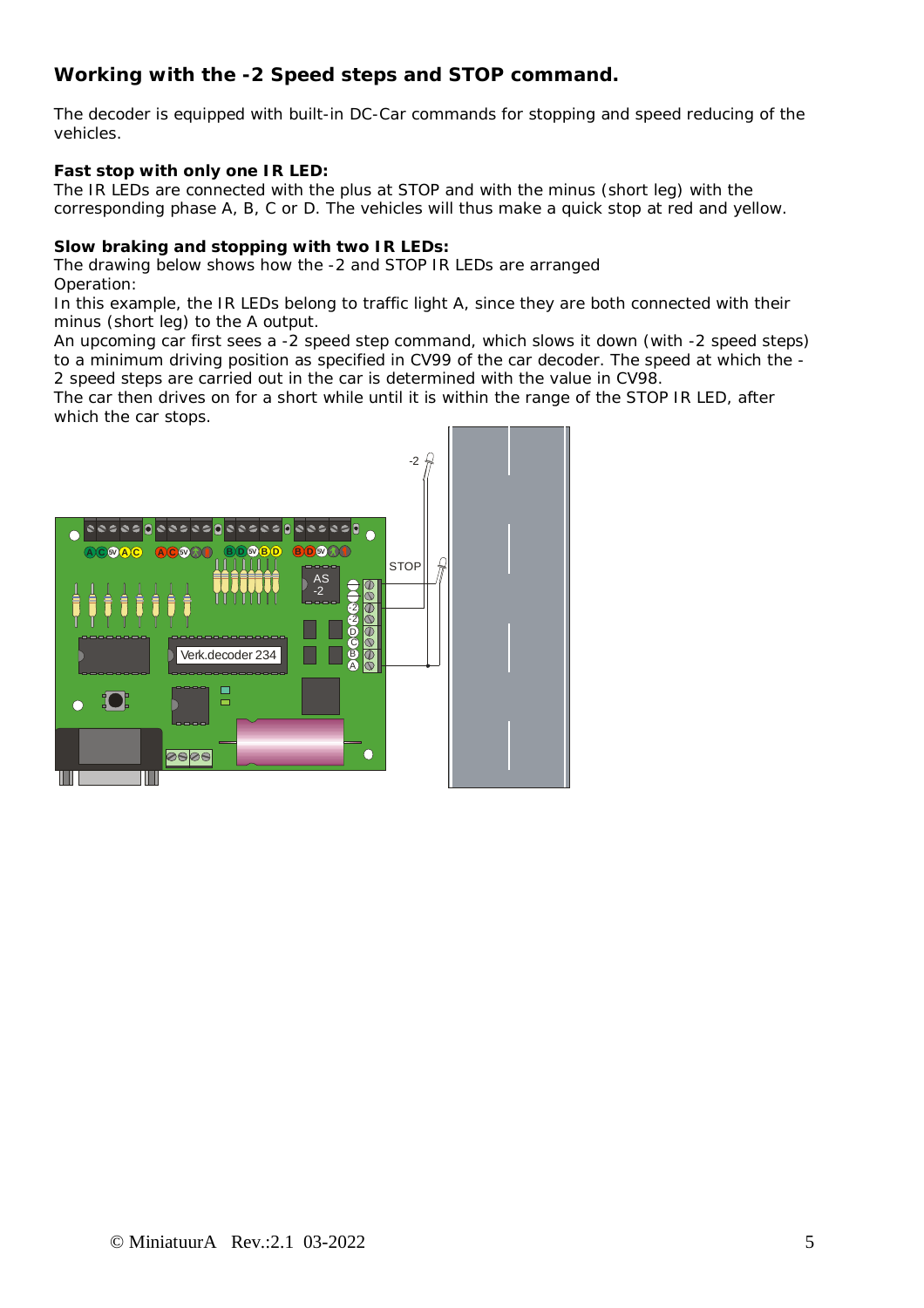## *Examples.*

## **1. Crossing point with 2 traffic lights and 2 pedestrian lights.**

For this we use the function: "Kreuzung Phase1 = A + C || Phase2 = B + D" which you will find when you start programming the decoder.



The  $A + C$  traffic lights switch simultaneously. We connect the traffic lights to exits A and C. The corresponding pedestrian lights are both connected to pedestrian light 2

We use the Stop command to drive the DC-Car cars. IR LED connected to outputs A and C. A will of course be placed at traffic light A, the IR LED connected to C at traffic light C. Optionally, you can also use slow braking with the -2 speed step command, see image below.

Of course you can make a different crossing somewhere else

on the road with the traffic lights  $B + D$ . The pedestrian lights are then connected to pedestrian light 1.

This circuit can be used excellently to prevent "convoy driving" when you let DC-Car cars drive autonomously.

Note: you can of course also only use output A (and / or B) and connect the two traffic lights in parallel. For this you probably need the values of the link adjust resistors.



and / or a second crossing point:

© MiniatuurA Rev.:2.1 03-2022 6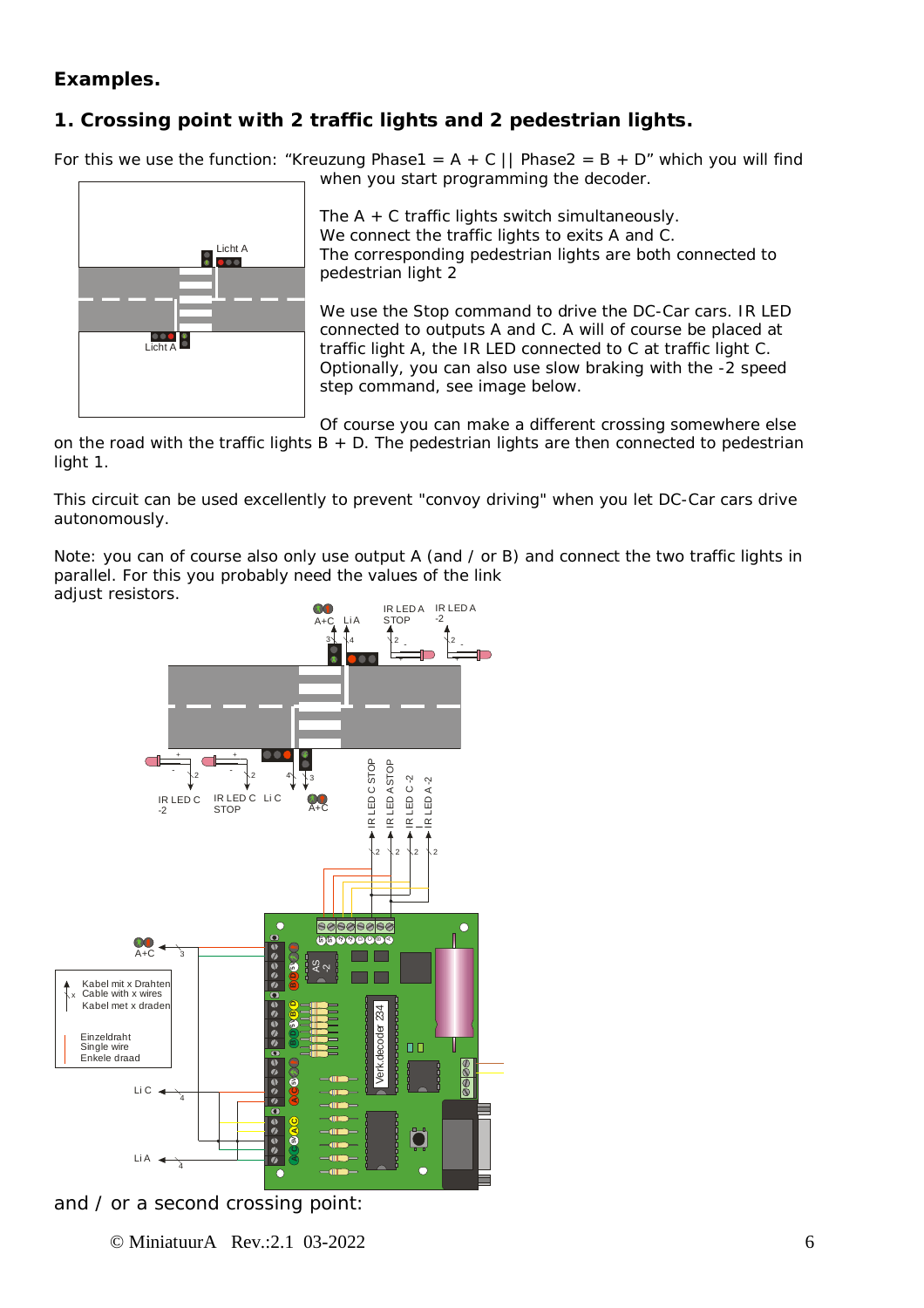

## **2. Road narrowing with 2 traffic lights.**

For this we use the function: "Kreuzung Phase1 = A + C || Phase2 = B + D" which you will find when you start programming the decoder.



Only the traffic lights A and B are used.

The timing of the phases (red, yellow and green) must be set so that the narrowing of the road can be made traffic-free.

Of course you can make a road narrowing or crossing somewhere else with the traffic lights C and D.

Note: you can of course also use this circuit without traffic lights, for example with a narrow bridge.

If you also have a movable bridge, you can stop traffic when the bridge opens with the optional Inputprint. Input 14 must then be switched to GND. This turns all the lights on red.

You can restart the automatic function by switching input 16 to GND if you have used traffic lights A and B (for B and C this is input 17). Read more about the optional Input print later in the chapter about this option.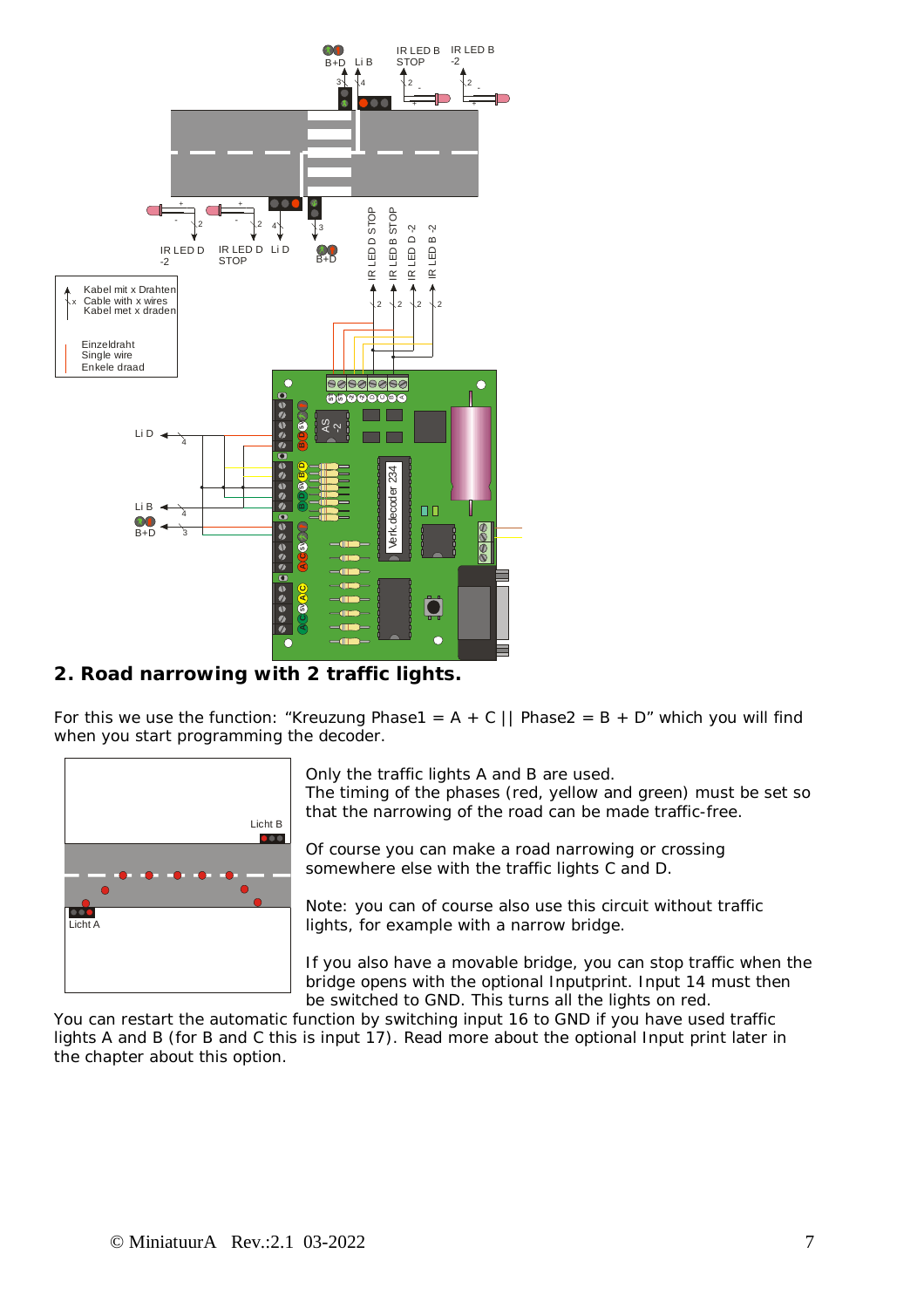

## *3. T-junctions*

There are 2 options:

## **1. A T-junction with equivalent roads.**

We use the function: "T-Kreuzung 3 Wege Phase  $1 = A$ , Phase  $2 = B$ , Phase  $3 = C$ " which you will find when you program the decoder.



With automatic expiration:

The traffic lights A, B and C switch one after the other. We connect the traffic lights A, B and C. When you connect the pedestrian lights you must check "Füssgangerampeln zusatzliche Phase".  $(A + C$  at pedestrian light 2 and B at pedestrian light 1). This adds a separate phase for the pedestrian lights, the car traffic is stopped and the pedestrians get the green light.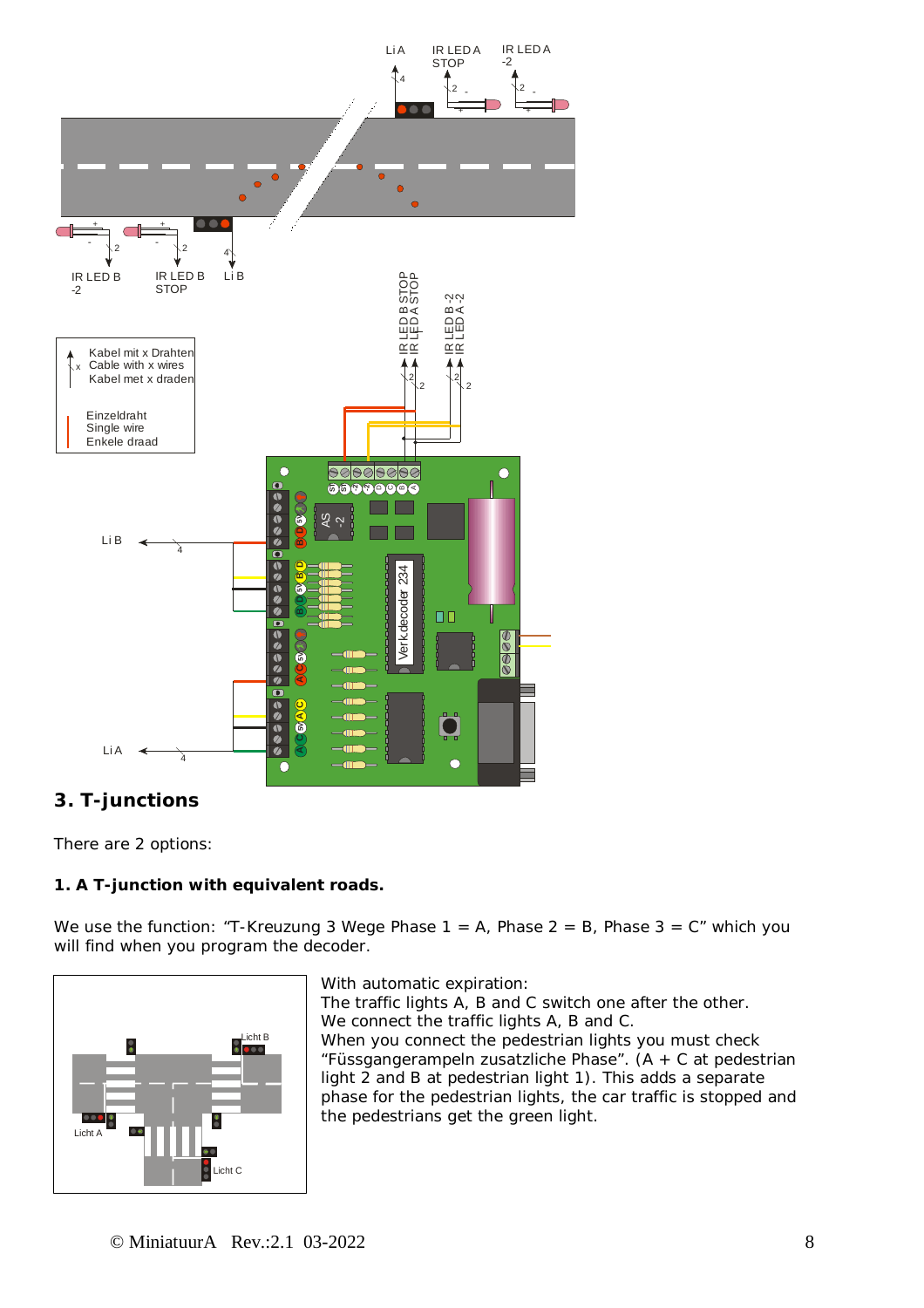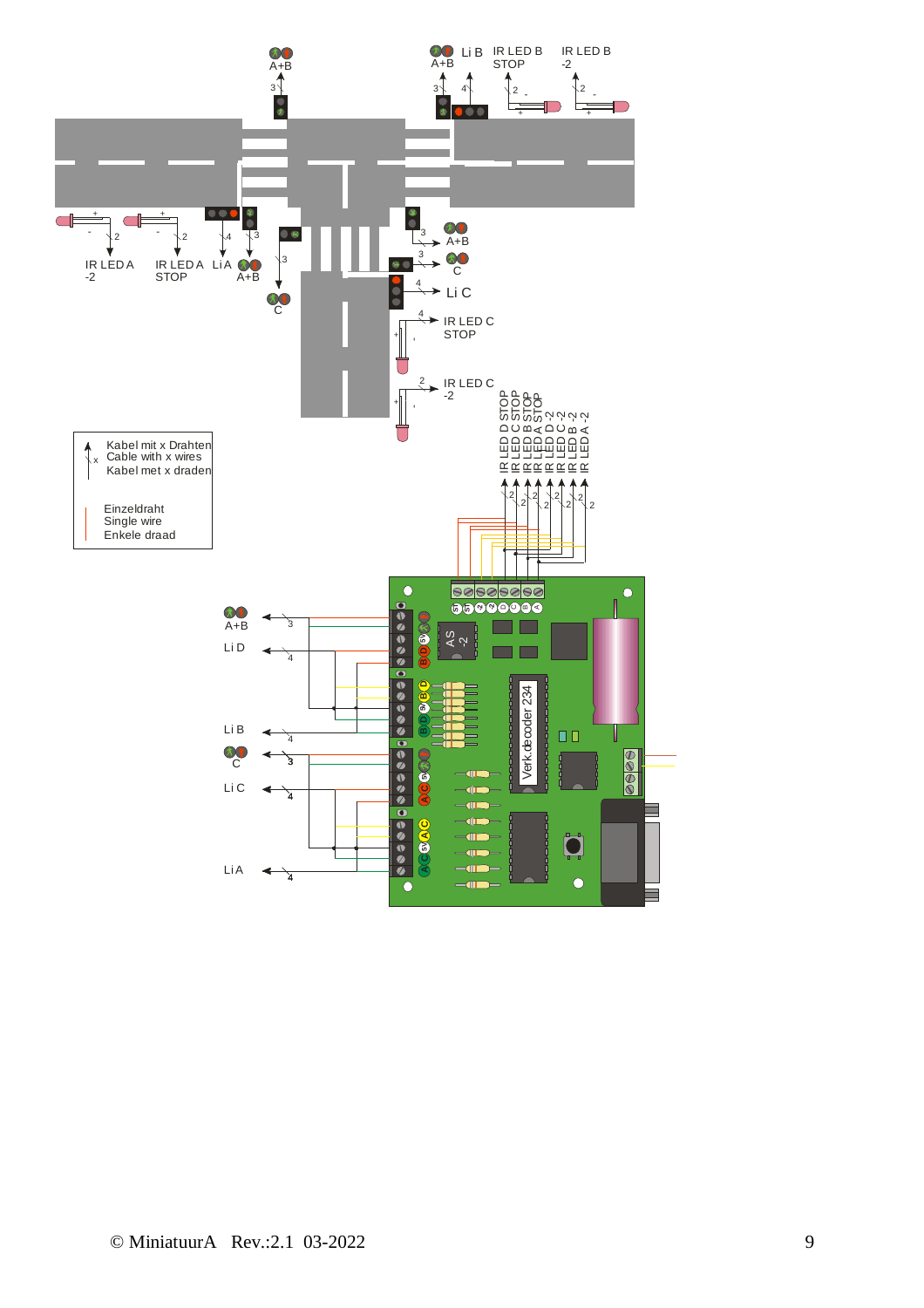## **2. A priority road to which a secondary road connects.**

We use the function: "T-Kreuzung 2 Wege Phase  $1 = A + B$ , Phase  $2 = C<sup>n</sup>$  which you will find when you start programming the decoder.



With automatic expiration:

Here, traffic lights  $A + B$  switch simultaneously. We connect the traffic lights A, B and C. When you connect the pedestrian lights you must check "Füssgangerampeln zusatzliche Phase". (A + C at pedestrian light 2 and B at pedestrian light 1). This adds a separate phase for the pedestrian lights, the car traffic is stopped and the pedestrians get the green light.

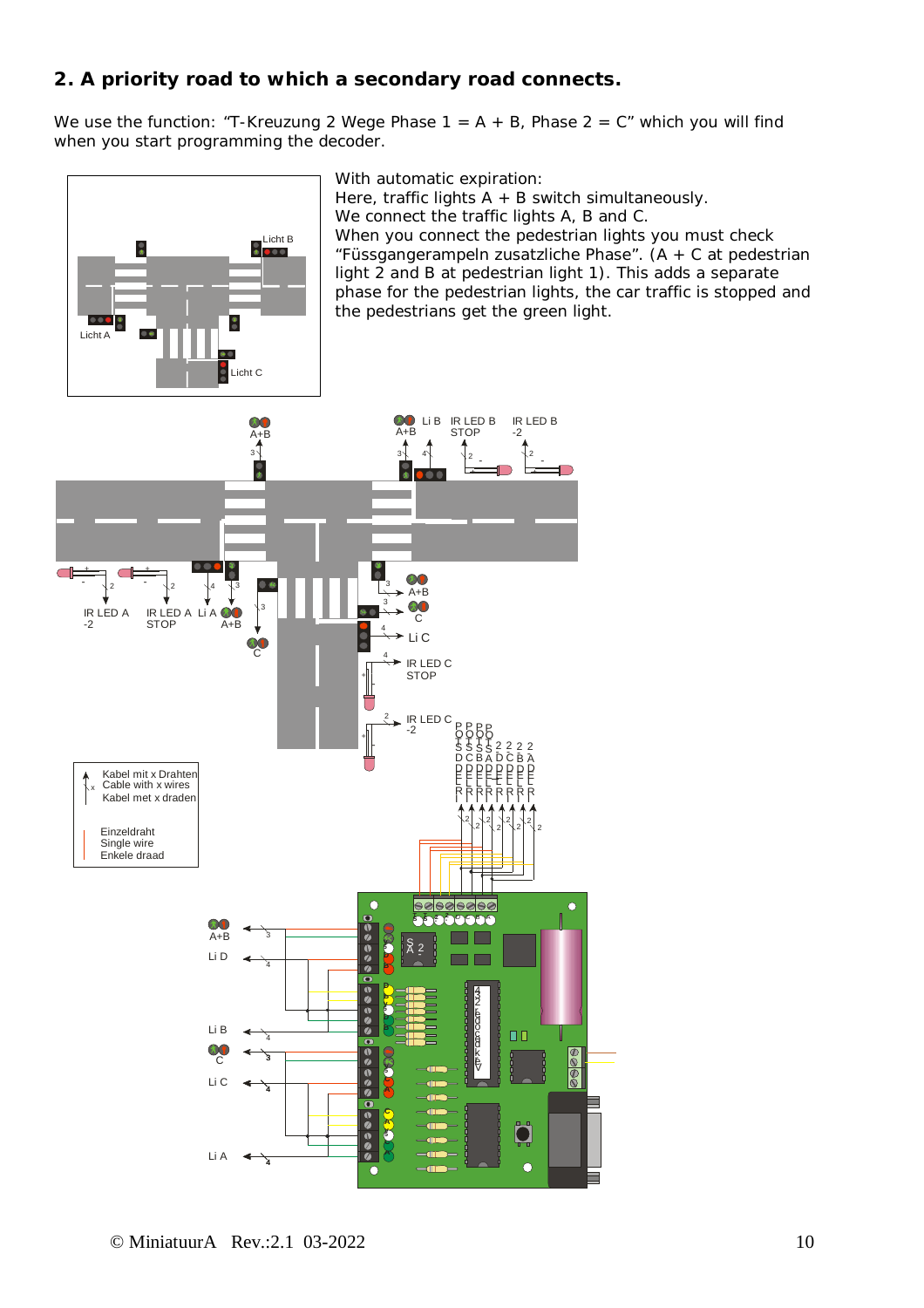## **4. Crossings**

There are also 2 options for an intersection:

1. We use function: "Kreuzung Phase  $1 = A + C$ , Phase  $2 = B + D$ " which you will find when you start programming the decoder.



© MiniatuurA Rev.:2.1 03-2022 11 There is no regulation for left-turning traffic, for this you better use the setting below.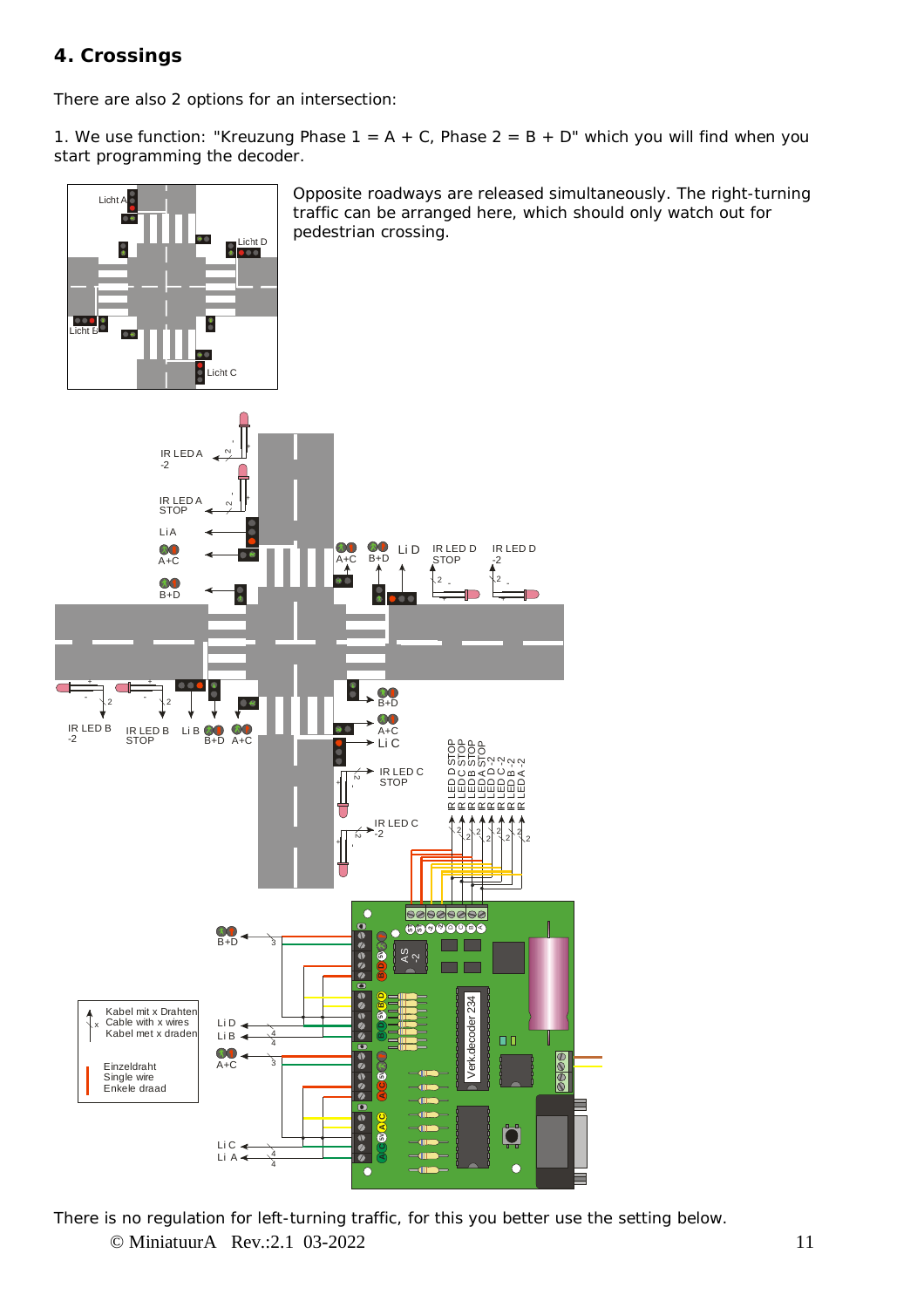2. We use function: "Kreuzung 4 Wege Phase  $1 = A$ , Phase  $2 = B$ , Phase  $3 = C$ , Phase  $4 = D$ " which you will find when you start programming the decoder.

Licht A Licht D $\frac{1}{2}$ **Doop**<br>Licht B Licht C

The roadways are released one by one. Hereby it is possible to control both right and left turning traffic.

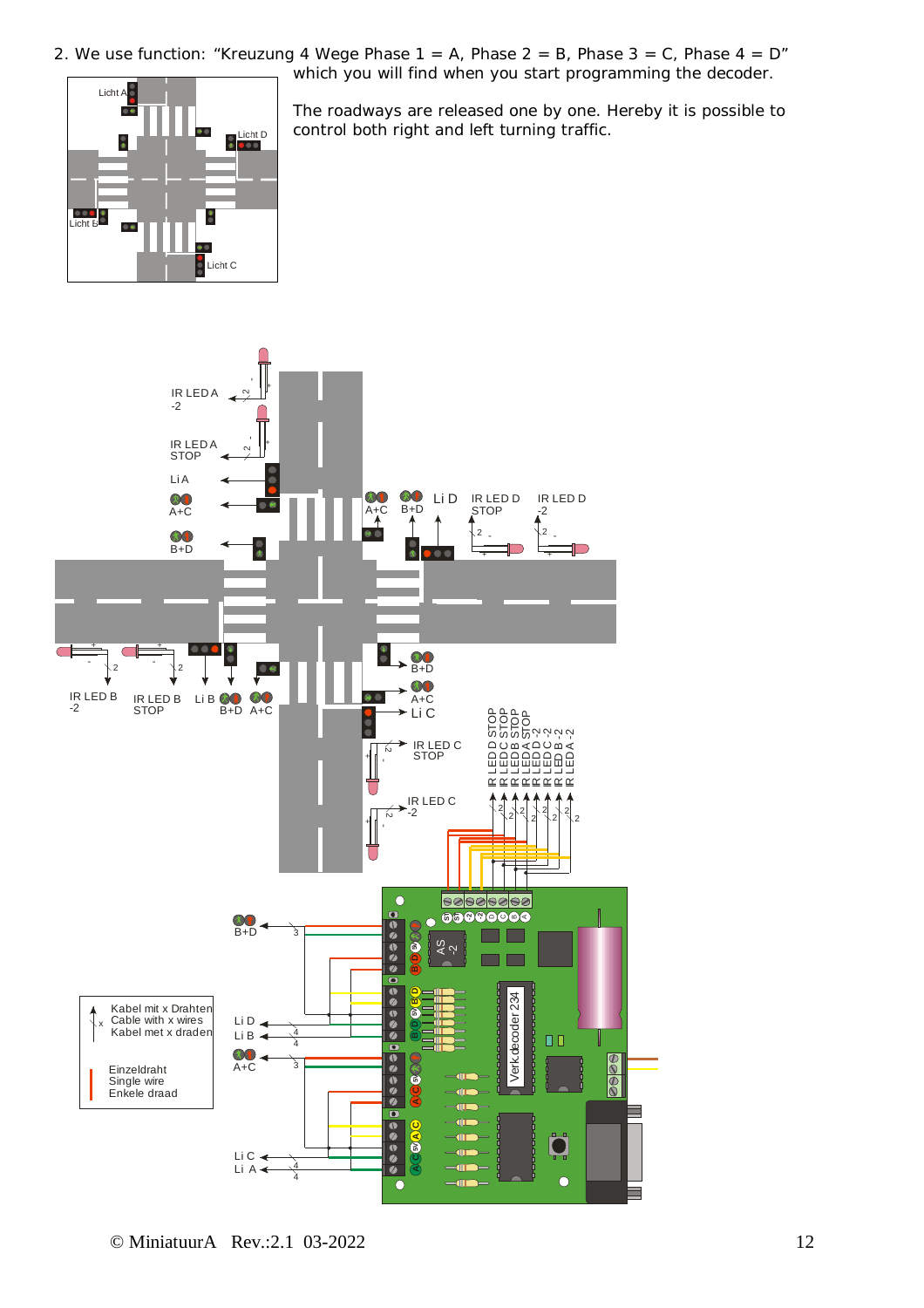## **Even more options with the Input print.**

Connecting Input print to the decoder.

For connecting the Input print to the traffic light decoder, the screw connections on the two Sub-D connectors are in each other's way. Remove one of the nuts on both connectors so that the connectors can be pushed together but the ground connection is maintained as shown in the image below.



You will get even more options if you connect the optional Input print to the RS-232 input. The Input print has 16 inputs that must be switched to ground.

The inputs have the following functions in the specified modes:

| Mode            | Kreuzung Fase1= A+C/Fase2=B+D         | i Krei<br><b>Phase</b> |
|-----------------|---------------------------------------|------------------------|
| Ingang          |                                       |                        |
| 1               | + 5V                                  | + 5V                   |
| $\overline{2}$  | GND                                   | <b>GND</b>             |
| 3               | Run $A + C$ to green and stay on it   | Let A i                |
| 4               | Run $A + C$ to red and stay on it     | Let A                  |
|                 | 5 Run $B + D$ to green and stay on it | Let B $\overline{ }$   |
| 6               | Run $B + D$ to red and stay on it     | Run B                  |
| $\overline{7}$  | <b>No</b>                             | Run C                  |
| 8.              | No                                    | Run C                  |
| 9               | No                                    | No                     |
| 10              | No                                    | No.                    |
| 11              | No                                    | No.                    |
| 12 <sup>2</sup> | No                                    | Not all                |
| 13 <sup>7</sup> | Flashing yellow                       | Flashii                |
| 14              | Everything red                        | Everyt                 |
|                 | 15 Start with phase $B + D$           | Start v                |
|                 | 16 Start with phase $A + C$           | Start v                |
| 17              | Automatic ON                          | Autom                  |
| 18.             | <b>Automatic OFF</b>                  | Autom                  |
|                 |                                       |                        |

#### **T Kreuzung 3 wege Phase1=A Phase 2=B Phase 3=C**

Let A run to green and stay on it Let A go to red and stay on it Let B walk to green and stay on it Run B to red and stay on it Run C to green and stay on it Run C to red and stay on it<br>No Not allowed (regulation gets upset) Flashing yellow Everything red Start with phase  $B - C - A$  etc. Start with phase  $A - B - C$  etc. Automatic ON Automatic OFF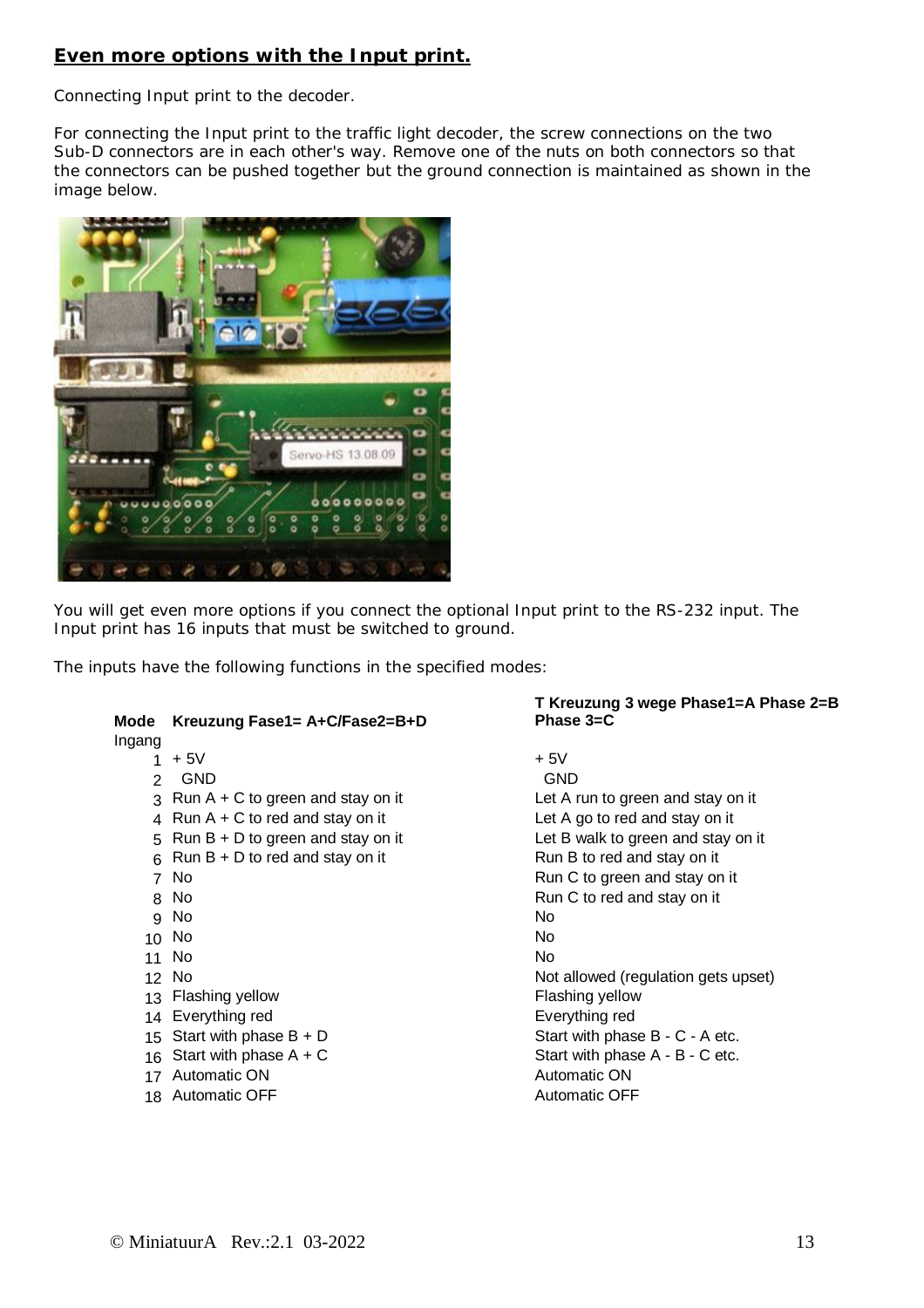**Kreuzung 4 wege Phase A=1 Phase 2=B Phase 3=C Phase 4=D**

## **Mode T Kreuzung 2 Wege Phase 1=A+B Phase 2=C**

Input

- $1 + 5V$  + 5V<br>
2 GND GND
- 2 GND
- 
- 
- 
- 
- 
- 8 Run C to red and stay on it
- 
- 
- 11 No
- 12 Not allowed (regulation gets upset) Not allowed (regulation gets upset)
- 
- 
- 
- 16 Start with phase  $A + B C A + B$  etc. Start with phase  $A + B C A + B$  etc. Start with phase  $A + B C A + B$  etc.
- 
- 18 Automatic OFF

3 Run A + B to green and stay on it Let A run to green and stay on it 4 Run A + B to red and stay on it<br>
5 Run A + B to green and stay on it<br>
Let B walk to green and stay on it 5 Run A + B to green and stay on it<br>6 Run A + B to red and stay on it<br>Run B to red and stay on it<br>Run B to red and stay on it 6 Run A + B to red and stay on it<br>
7 Run C to areen and stay on it<br>
Run C to areen and stay on it<br>
Run C to areen and stay on it 7 Run C to green and stay on it<br>
8 Run C to red and stay on it<br>
Run C to red and stay on it<br>
Run C to red and stay on it 9 No Run D to green and stay on it 10 No **Run D** to red and stay on it

13 Flashing yellow Flashing yellow<br>
14 Everything red Contract Contract Contract Contract Contract Contract Contract Contract Contract Contract Contra<br>
19 Everything red Contract Contract Contract Contract Contract Contrac 14 Everything red Everything red Everything red Everything red Everything red Everything red C - D - A etc. 15 Start with phase  $C - A + B - C$  etc.<br>16 Start with phase  $A + B - C - A + B$  etc.<br>Start with phase  $A - B - C - D$  etc. 17 Automatic ON Automatic ON Automatic OFF Automatic OFF Automatic OFF Automatic OFF Automatic OFF

This input print makes it possible to influence the course of the traffic light phases.

Examples of this:

Traffic lights at a railroad crossing: the train turns the traffic lights to red and then closes the trees.

But influencing by spectators by means of pressing buttons is also possible.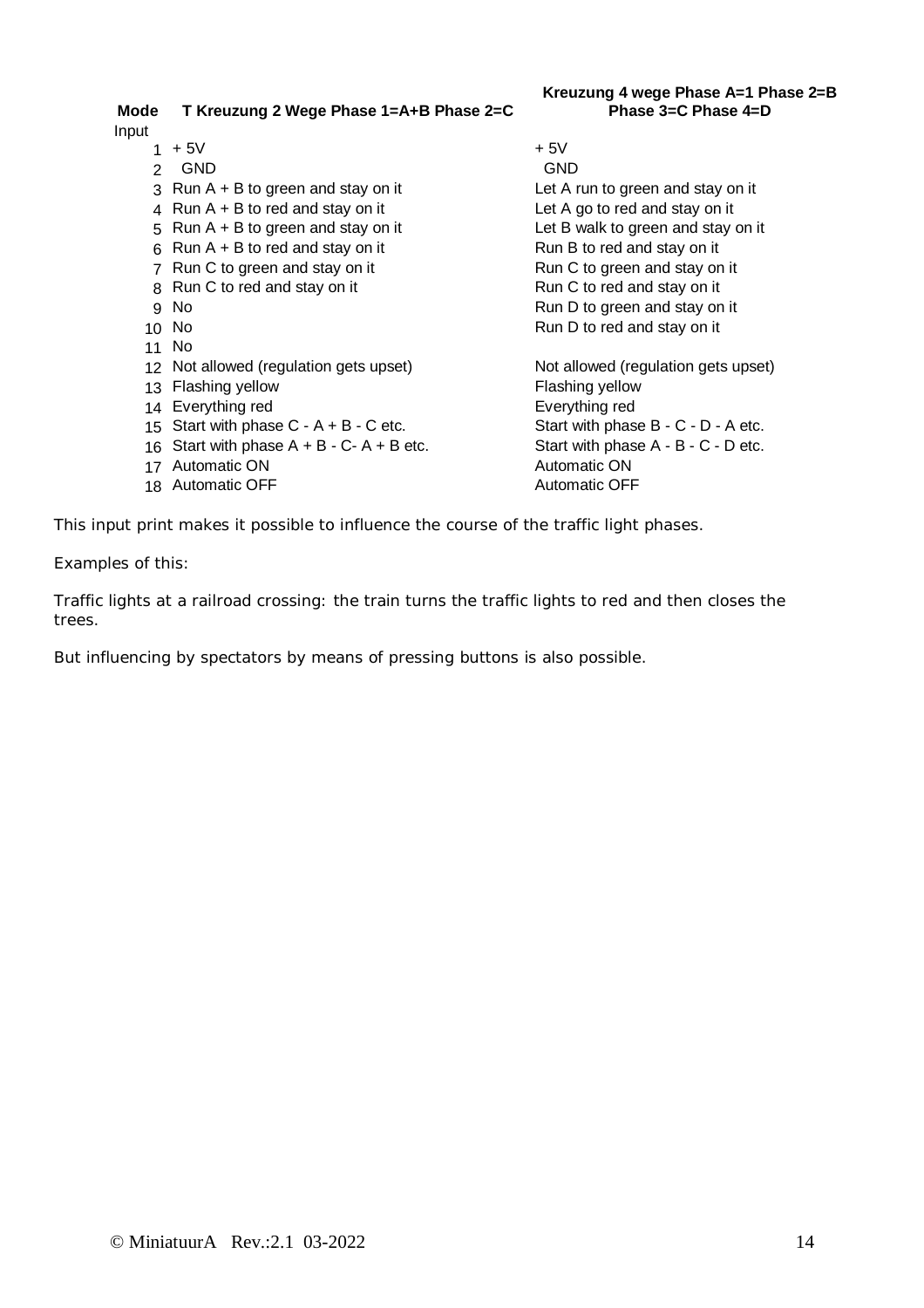#### **Setting parameters with the PC:**

This is done by means of the free downloadable Programmer software. This programming is done via a Windows PC that is connected to the RS232 port of the decoder. You can also work with USB with a USB - RS232 converter. The required software can be downloaded for free. The most up-to-date Programmer software can be found in the DC-Car Wiki: http://dccar.de/wiki\_en/index.php?title=Category:Download#Servo-\_en\_ Verkeerlicht-programmer

Note: We can optionally set the decoder for you upon delivery upon delivery. Send us an email with the desired settings with your order. This software is currently in German.

The free Programmer Software is intended to set the MoBa-Claus servo and traffic light decoders. Different types are available, all of which can be programmed with the same Programmer Software.

These decoders can be controlled via a digital central unit with both DCC and Motorola protocol.

The program automatically recognizes the correct decoder type and adjusts to it. The digital format is also recognized automatically. It is therefore not necessary to know in advance which decoder you have connected or which parameters are allowed. Depending on the jumper setting, DCC or Motorola format is set on the decoder.

The following settings can be made with this software:

Type of junction / split Country selection: D / GB / O / NL Timing for all phase: red / yellow / green

After starting the program, all data from the decoder is first read out and shown in the program. After the connection to the decoder has been established, the version number of the decoder is shown in the bottom status line. You will then find further information there about current actions or error messages.

You will find the version number of the program in the "Hilfe" - "Info" menu. The connection between the decoder and the PC is established by a serial, 9-pin RS-232 standard cable established (male + female). Newer PCs or laptops without a serial port require a USB to serial adapter.

The software is in German.

#### **Remarks:**

To prevent errors while setting with the PC program, the digital central unit must be switched off in advance! Before the connection to the PC is made or disconnected via the RS232 cable, the decoder must be switched off II

## *Installation of the PC Program*

#### **Download the most recent version:**

Go to: http://dc-car.de/wiki\_en/index.php?title=Category:Download#Servo-\_en\_C Traffic lights-programmer Follow the instructions on your screen The files are downloaded on your PC Extract the files and place them in a folder. Start the installation and follow the instructions that are shown on the screen.

#### **Connecting the decoder:**

Disconnect the decoder from voltage if it was already connected! First make the RS232 (serial) connection with your PC. Switch the voltage on again.

© MiniatuurA Rev.:2.1 03-2022 15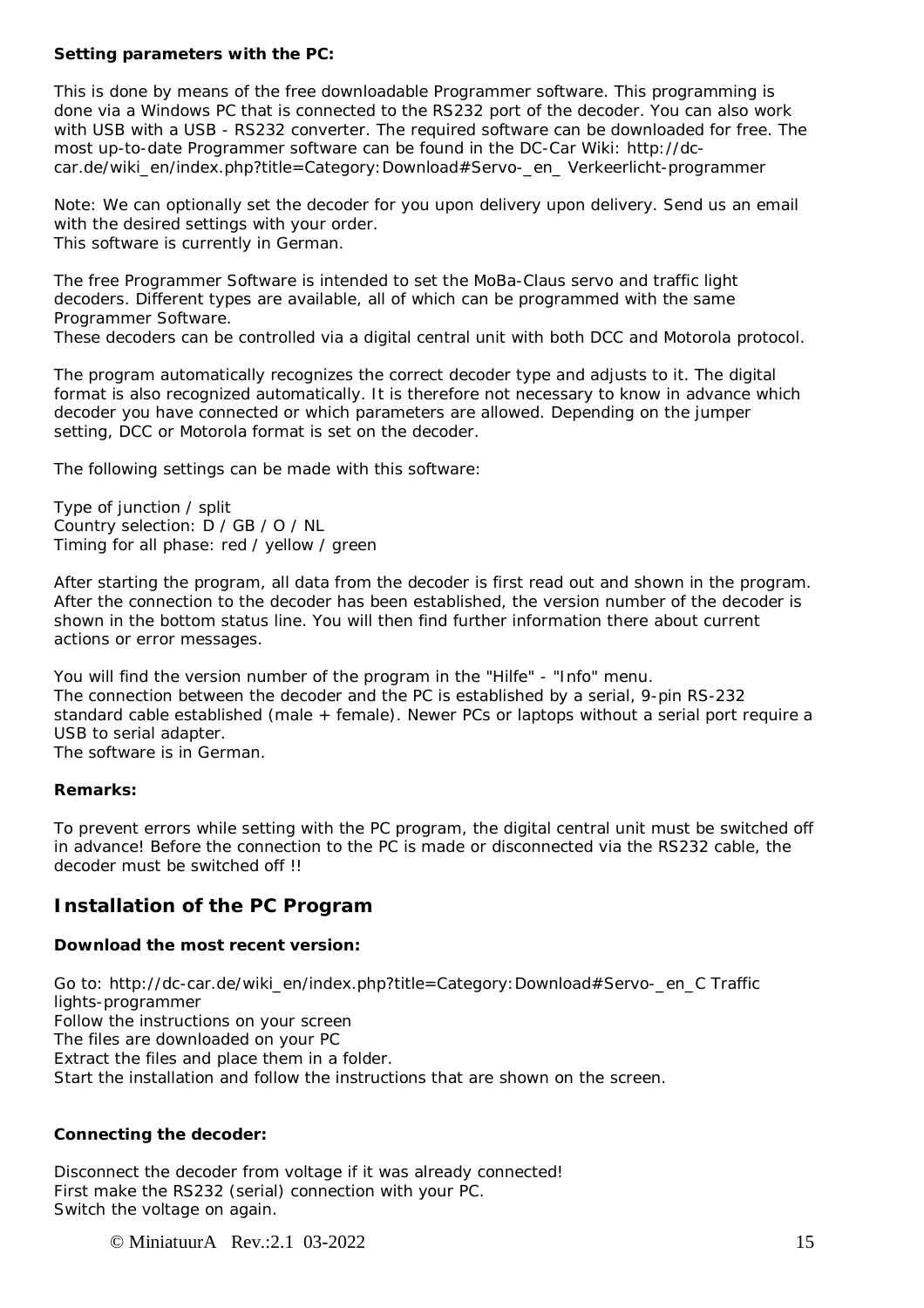Start the Programmer software.

Via the "Serieller Anschluss" menu you select the COM port to which the decoder is connected. The last used Com port is automatically recognized!

Note:

After changing the Com port, the program may have to be restarted. If the connection is OK, a status line with the decoder type and version is displayed.

#### **Setting COM port:**

In the "Serieller Anschluss" menu you can choose another Com port.

! Click on "Rot1" to open the following window.

|                                          | Die Verbindung zum Decoder wurde hergestellt!                                               |           |                         |
|------------------------------------------|---------------------------------------------------------------------------------------------|-----------|-------------------------|
| Ampelphase auswählen                     | Wählen Sie aus der Liste die Ampelphase aus,<br>(Doppelclick) das Sie programmieren wollen. | COM Port- |                         |
| Rot <sub>1</sub><br>Rot-Gelb 1<br>Grün 1 | Keine Ampelphase                                                                            |           | COM Port 3              |
|                                          |                                                                                             |           |                         |
|                                          | Servo auf Mittelstellung                                                                    |           | Servo Endstellungen und |

#### **Setting the decoder**

After you double click on "Rot1" in the previous screen, the screen shown opposite opens.

Here you set the timing, the traffic light phases, the digital address, the function of the decoder and the country selection.

In the menu "Ampelphase auswahlen" you choose for which phase / color you want to set the time.

At "Funktion" you choose the type of crossing or junction:

1. "Kreuzung": the roads intersect, there is no question of deflecting traffic. The lights A and C switch simultaneously, this also applies to the lights B and D. 2. "T-Kreuzung 3 Wege": a T-junction with equivalent roads. The lights A, B and C are controlled in succession. 3. "T – Kreuzung 2 Wege": a priority T-junction. The lights A and B serve the priority road, the light C serves the secondary road.

| Rot-Gelb 1<br>Griin 1<br>Gelb 1                                                                                                                                                                                | Neue Adresse                                     |
|----------------------------------------------------------------------------------------------------------------------------------------------------------------------------------------------------------------|--------------------------------------------------|
| Zeit in Millisekunden                                                                                                                                                                                          | Ampelsteuerung                                   |
| 768                                                                                                                                                                                                            | C Automatik                                      |
| 768                                                                                                                                                                                                            | C Digital-Zentrale                               |
| <b>Millisek</b>                                                                                                                                                                                                | oder Schaltervorsatz                             |
| Neue Zeit für Rot 1 =                                                                                                                                                                                          | Ampel Phasen einzeln                             |
| <b>Funktion</b>                                                                                                                                                                                                | schalthar                                        |
| <b>6</b> Kreuzung                                                                                                                                                                                              | Länderspezifische Einstellung                    |
| Phase $1 = A + C$ II Phase $2 = B + D$                                                                                                                                                                         | <b>G</b> Deutschland                             |
| C T-Kreuzung 3 Wege<br>Phase $1 = A \parallel$ Phase $2 = B \parallel$ Phase $3 = C$<br><b>C</b> T-Kreuzung 2 Wege<br>Phase $1 = A + B$ II Phase $2 = C$<br>C Kreuzung 4 Wege<br>Phase $1 - 4 = A - B - C - D$ | Niederland<br>Österreich<br>Ampel B ist Rufampel |
| Ampel A ist für Bus/Strassenbahn                                                                                                                                                                               | Fussgängerampel                                  |
| Ampel B ist für Bus/Strassenbahn                                                                                                                                                                               | zusätzliche Phase                                |

4. "Kreuzung 4 Wege": each road is switched individually. This can also involve deflecting traffic.

At "Ampelsteuerung" you choose how the decoder is operated:

1. "Automatik": the decoder works independently with an automatic light change as set in "Ampelphase auswählen".

2. "Digital Zentrale oder Schaltervorsatz": the decoder is controlled by the digital center od the Input print.

3. "AmpelPhasen einzeln schaltbar": the traffic lights can be operated separately.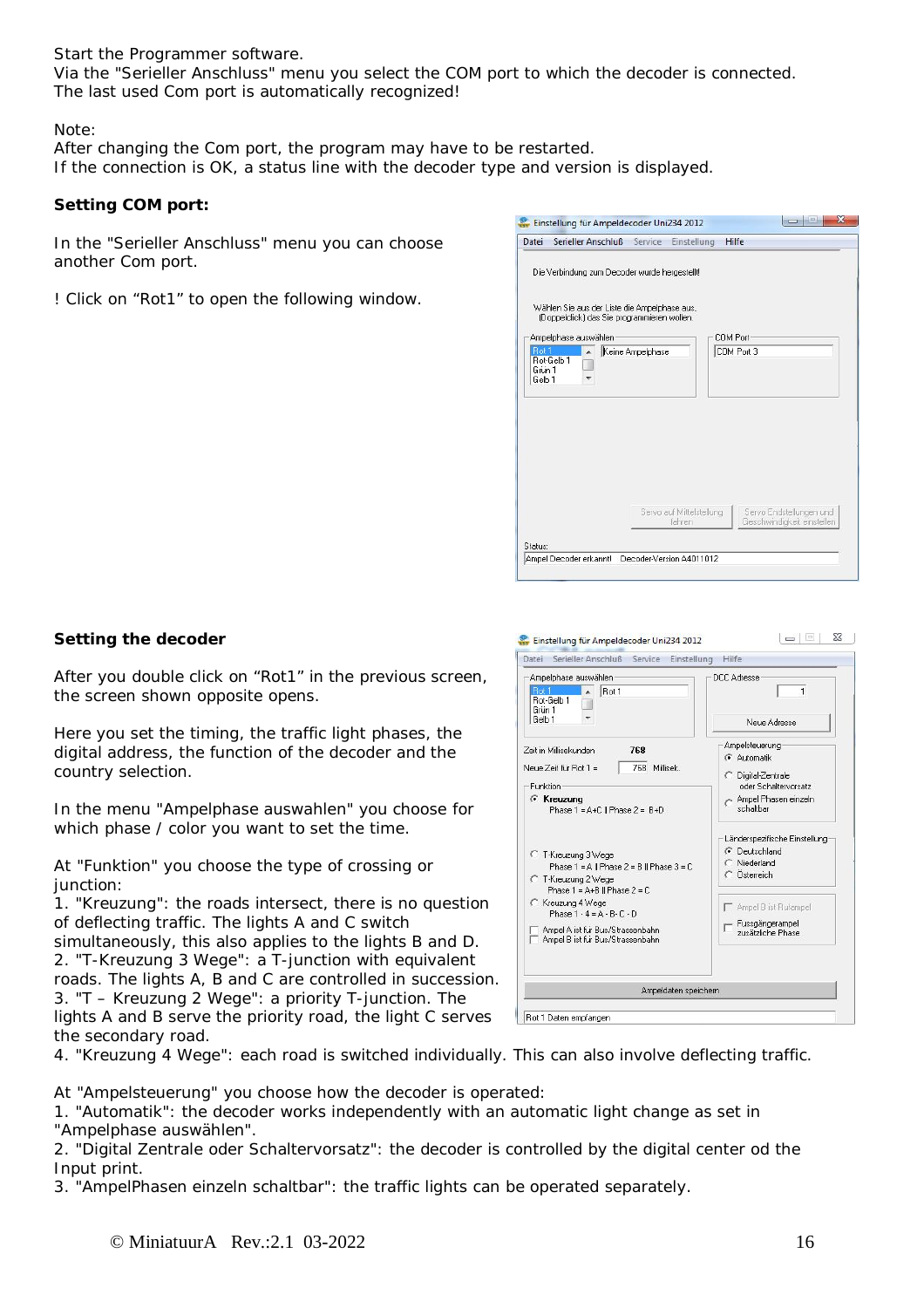At "Landerspezifische Einstellung: choice how the traffic lights are ordered.

1. "Deutschland": change of light: red> red + yellow> green> yellow> red> red + yellow etc.

2. "Niederland": change of light: red> green> yellow> red> green etc.

3. "Österreich": change of light: red> red + yellow> green> flashing green> yellow> red> red + yellow etc.

! For decoders with a built-in DC-Car STOP function: The cars stop with red light, red+yellow light and yellow light.

! Do not forget to save the change by pressing the "Ampeldaten speichern" button.

#### **DCC addresses by set the program**

*It is simpler to use the decoder address using. to set up the Digital Central (see page 18)*

Start the Programmer software

Double click on "Rot 1" in the left list. Now all settings and the address of the decoder are displayed.

In menu "DCC adresse": Light 1 has the address 1 for a new decoder. Light 2 has the address 2 for a new decoder.  $_{\mathsf{a}^{\dagger}$ 

To change the DCC address of the traffic lights, click on "Neue Adresse".

A new screen appears:

Instructions for the Intellibox: (for other digital centers: see the manuals of this center)

Select the "Keyboard Adresse" group with which you want to switch the DCC decoder via the digital central unit. The indication "Touch pair" corresponds to the number of the traffic lights. The new addresses are calculated and displayed.

Click on "OK". Click on "YES".

The new DCC Addresses are now stored in the decoder.

#### **Set Motorola addresses via the software**

It is easier to set the Decoder addresses via Digital Central.

Start the Servo Programmer software.

Double-click on "Rot 1" in the left list All data from traffic light 1 is now displayed. Light 1 has the address 1 for a new decoder. Light 2 then has address 2 etc.

| Datei                                                                                       | Serieller Anschluß Service Einstellung | Hilfe      |                            |
|---------------------------------------------------------------------------------------------|----------------------------------------|------------|----------------------------|
| Die Verbindung zum Decoder wurde hergestellt!                                               |                                        |            |                            |
|                                                                                             |                                        |            |                            |
| Wählen Sie aus der Liste die Ampelphase aus,<br>(Doppelclick) das Sie programmieren wollen. |                                        |            |                            |
| Ampelphase auswählen                                                                        |                                        | COM Port   |                            |
| Rot <sub>1</sub><br>Rot-Gelb 1                                                              | Keine Ampelphase                       | COM Port 3 |                            |
| Grün 1                                                                                      |                                        |            |                            |
| Gelb 1                                                                                      |                                        |            |                            |
|                                                                                             |                                        |            |                            |
|                                                                                             |                                        |            |                            |
|                                                                                             |                                        |            |                            |
|                                                                                             |                                        |            |                            |
|                                                                                             |                                        |            |                            |
|                                                                                             | Servo auf Mittelstellung               |            | Servo Endstellungen und    |
|                                                                                             | fahren                                 |            | Geschwindigkeit einstellen |
|                                                                                             |                                        |            |                            |

| Decoder an Intellibox / Twin-Center |                 |
|-------------------------------------|-----------------|
| $1 - 8$<br>Keyboard Adresse:        |                 |
| Tastenpaar:                         | 1               |
| Virtuelle Adresse:                  |                 |
| DCC-Adresse:                        |                 |
|                                     | Abbrechen<br>ΠK |

| Serieller Anschluß<br>Datei | Service                                                                                     | Einstellung | Hilfe                      |
|-----------------------------|---------------------------------------------------------------------------------------------|-------------|----------------------------|
|                             | Die Verbindung zum Decoder wurde hergestellt!                                               |             |                            |
|                             | Wählen Sie aus der Liste die Ampelphase aus,<br>(Doppelclick) das Sie programmieren wollen. |             |                            |
| Ampelphase auswählen        |                                                                                             | COM Port-   |                            |
| Rot <sub>1</sub>            | Keine Ampelphase                                                                            |             | COM Port 3                 |
| Rot-Gelb 1<br>Grün 1        |                                                                                             |             |                            |
| Gelb 1                      |                                                                                             |             |                            |
|                             |                                                                                             |             |                            |
|                             |                                                                                             |             |                            |
|                             |                                                                                             |             |                            |
|                             |                                                                                             |             |                            |
|                             |                                                                                             |             |                            |
|                             |                                                                                             |             |                            |
|                             |                                                                                             |             |                            |
|                             | Servo auf Mittelstellung                                                                    |             | Servo Endstellungen und    |
|                             | fahren                                                                                      |             | Geschwindigkeit einstellen |
|                             |                                                                                             |             |                            |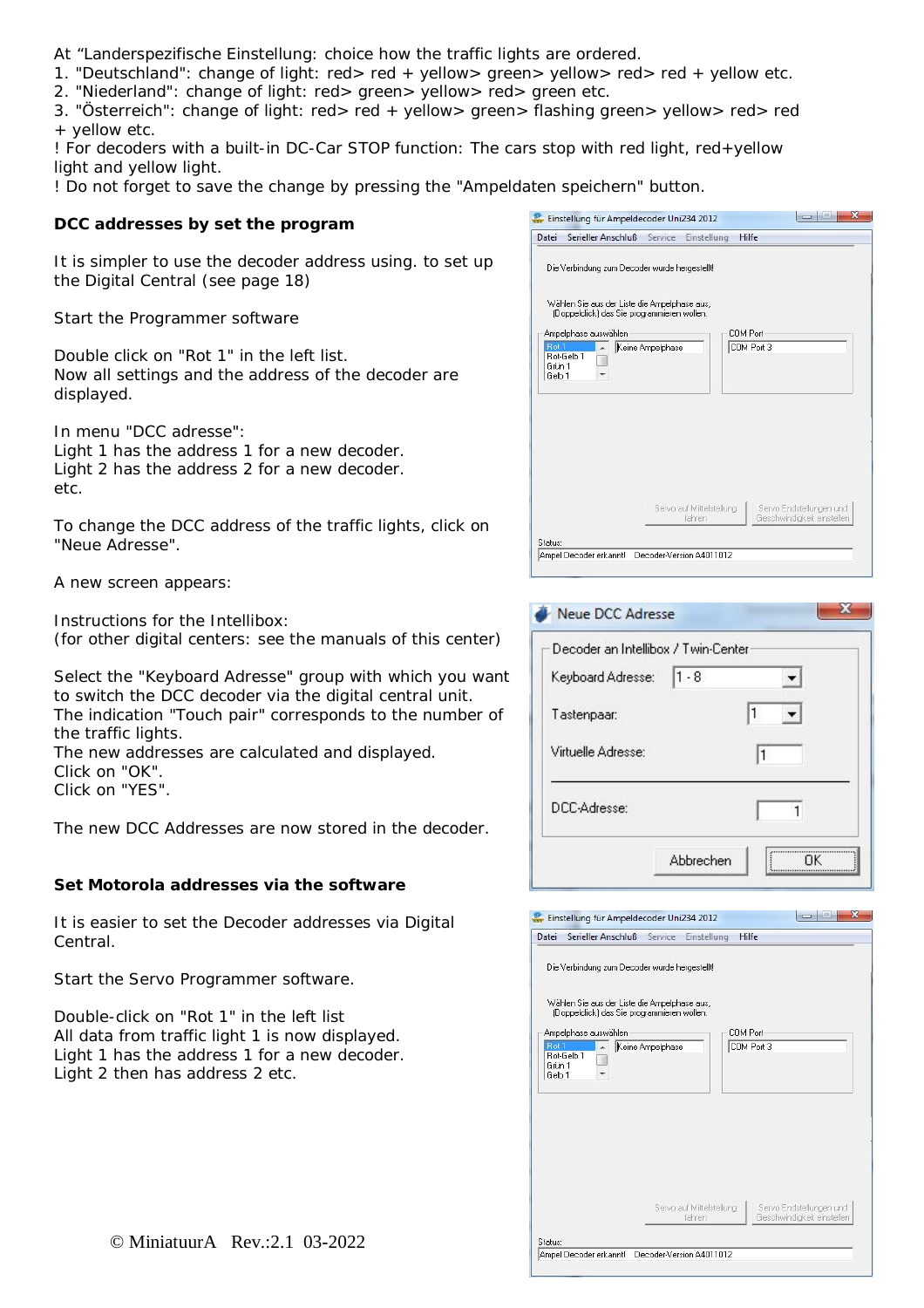To change the Motorla addresses of the servo, click on: "Neue Adresse".

A new window appears:

Instructions for the Intellibox: (for other digital exchanges see the manuals of this exchange)

Select the "Keyboard Adresse" group with which you want to switch the traffic lights via the digital control unit. The indication "Touch pair" corresponds to the number of the lights. The new addresses are calculated and displayed.

Click on "OK". Click on "YES".

|          | The new Motorola addresses are now stored in the |  |  |  |
|----------|--------------------------------------------------|--|--|--|
| decoder. |                                                  |  |  |  |

| Decoder an Intellibox / Twin-Center |     |
|-------------------------------------|-----|
| Keyboard Adresse:                   | 1.8 |
| Tastenpaar:                         | 1   |
| Virtuelle Adresse:                  | 1   |
| DCC-Adresse:                        |     |

#### **Set decoder addresses via the digital central unit**

Connect the decoder to the control panel output and switch on the decoder. Switch on the control panel.

Press the Programming button on the decoder. The red LED flashes slowly.

Now press a button on the control panel with which you want to operate the decoder.

The decoder now automatically takes over the address and saves it.

That the address has been stored is indicated by a faster flashing of the LED.

Press the Programming button on the decoder again to end automatic learning.

This is the first magnet article in the series of 8.

Now test whether the decoder responds to the control panel when you press the corresponding keys.

Note:

As long as the red LED is flashing slowly, you can stop the learning procedure by pressing the programming button again.

Testing of institutions

Via the menu "Datei" you have the option to control the traffic lights as with an Intellibox.

Click on the "Datei" menu and then on "Ampel test" A new window will open.

By clicking with the mouse on the red or green keys you can now operate the decoder.

This is also possible by pressing the corresponding keys on the keyboard.